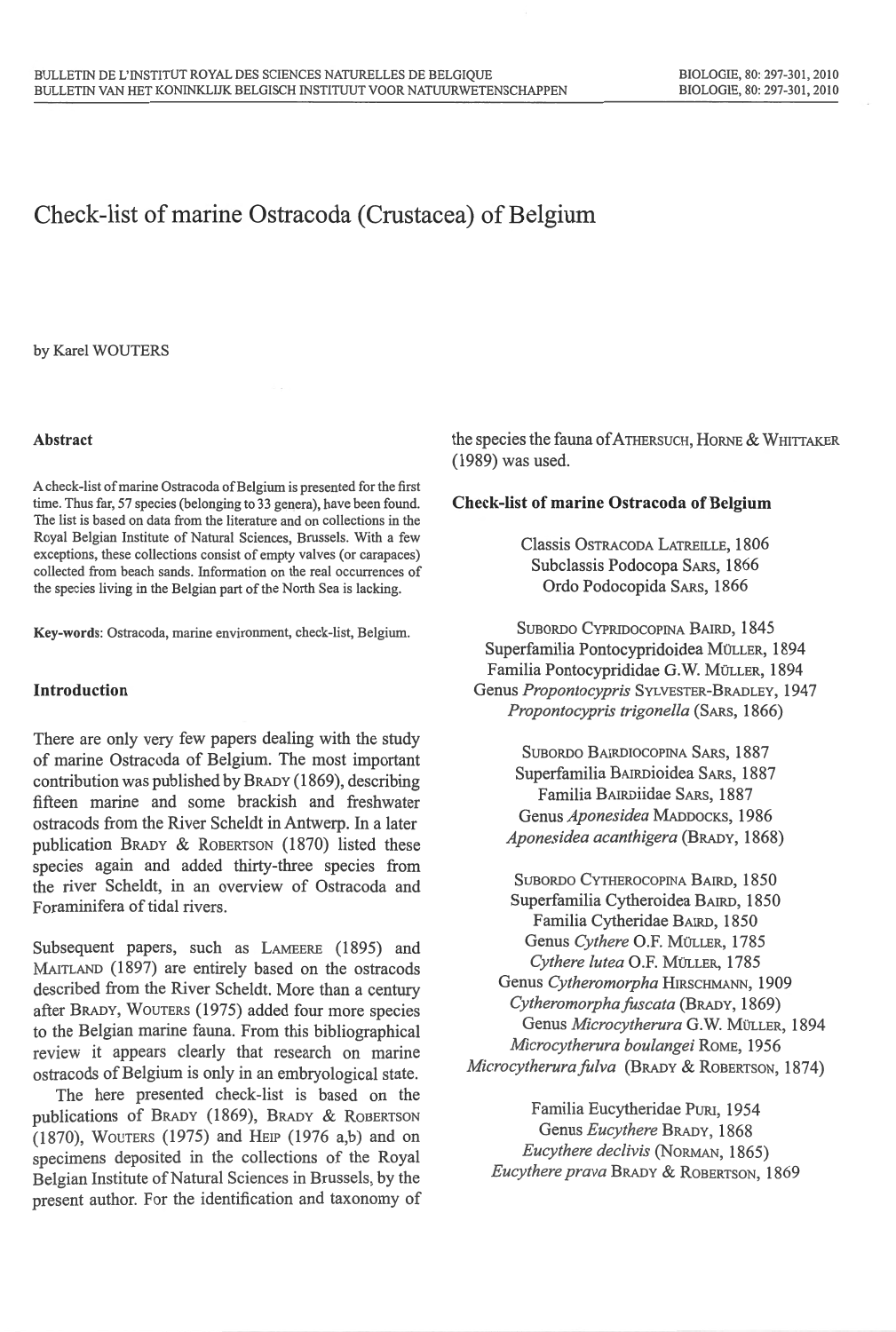Familia Leptocytheridae HANAI, 1957 Genus *Callistocythere* RuGGIERI, 1953 *Callistocythere littoralis* (G.W. MOLLER, 1894) Genus *Leptocythere* SARS, 1925 *Leptocythere baltica* Klie, 1929 *Leptocythere castanea* (SARS, 1866) *Leptocythere lacertosa* (HIRSCHMANN, 1912) *Leptocythere macallana* (BRADY & ROBERTSON, 1869) *Leptocythere pellucida* (BAIRD, 1850) *Leptocythere porcellanea* (BRADY, 1869) *Leptocythere psammophila* GUlLLAUME, 1976 *Leptocythere tenera* (BRADY, 1868)

> Familia Cytherideidae SARS, 1925 Genus *Cyprideis* JoNES, 1857 *Cyprideis torosa* (JoNES, 1850)

Familia Neocytherideidae PuRJ, 1957 Genus *Neocytherideis* PURl, 1952 *Neocytherideis subulata* (BRADY, 1868) Genus *Sahnicy there* ATHERSUCH, 1982 *Sahnicythere retroflexa* (KLIE, 1936) Familia Cushmanideidae PuRI, 1974 Genus *Pontocythere* DUBOWSKY, 1939 *Pontocythere elongata* (BRADY, 1868)

Familia Trachyleberididae SYLVESTER-BRADLEY, 1948 Genus *Costa* NEVIANI, 1928 *Costa runcinata* (BArRD, 1850)

Familia Hemicytheridae PURJ, 1953 Genus *Hemicythere* SARs, 1925 *Hemicythere villosa* (SARS, 1866) Genus *Heterocythereis* ELOFSON, 1941 *Heterocythereis albomaculata* (BAIRD, 1838) Genus *Aurila* PoKORNY, 1955 *Aurila convexa* (BAIRD, 1850) Genus (Subgenus) *Finmarchinella (Finmarchinella)*  **SWAIN, 1963** *Finmarchinella (Finmarchinella) finmarchica*  (SARS, 1866) Genus (Subgenus) *Finmarchinella (Barentsovia)*  NEALE, 1974 *Finmarchinella (Barentsovia) angulata* (SARS, 1866) Genus *Urocythereis* Ruggieri, 1950 *Urocythereis britannica* ATHERSUCH, 1977

> Familia Loxoconchidae SARS, 1925 Genus *Loxoconcha* SARS, 1866 *Loxoconcha rhomboidea* (FISCHER, 1855) *Loxoconcha elliptica* BRADY, 1868 Genus *Bonnyannella* ATHERSUCH, 1982

*Bonnyannella robertsoni* (BRADY, 1868) Genus *Elofsonia* WAGNER, 1957 *Efojsonia pusil!a* (BRADY & ROBERTSON, 1870) Genus *Palmoconcha* SwAIN & GrLBY, 1974 *Palmoconcha laevata* (NoRMAN, 1865) Genus *Hirschmannia* ELOFSON, 1941 *Hirschmannia viridis* (O.F. MOLLER, 1785)

Familia Cytheruridae G.W. MÜLLER, 1894 Genus *Hemicytherura* ELOFSON, 1941 *Hemicytherura cellulosa* (NoRMAN, 1865) *Hemicy therura clathrata* (SARS , 1866) Genus *Semicytherura* WAGNER, 1957 *Semicy therura acuticostata* (SARS, 1866) *Semicytherura angulata* (BRADY, 1868) *Semicytherura cornuta* (BRADY, 1868) *Semicytherura nigrescens* (BAIRD, 1838) *Semicytherura sella* (SARS, 1866) *Semicy therura striata* (SARS, 1866) *Semicytherura undata* (SARS, 1866) Genus *Cy theropteron* SARs, 1866 *Cytheropteron depressum* (BRADY & NORMAN, 1889) *Cytheropteron latissimum* (NoRMAN, 1865) *Cytheropteron nodosum* BRADY, 1868

> Familia Xestoleberididae SARS, 1928 Genus *Xestoleberis* SARS, 1866 *Xestoleberis aurantia* (BAIRD, 1838) *Xestoleberis depressa* SARS, 1865

Familia Bythocytheridae SARs, 1866 Genus *Bythocythere* SARS, 1866 *Bythocythere bradyi* SARS, 1926 Genus *Sclerochilus* SARs, 1866 *Sclerochilus abbreviatus* BRADY & RoBERTSON, 1869 *Sclerochilus contortus* (NoRMAN, 1861)

Familia Paradoxostomatidae BRADY & NoRMAN, 1889 Genus *Paradoxostoma* FISCHER, 1855 *Paradoxostoma abbreviatum* SARS, 1866 *Paradoxostoma angliorum* HoRNE & WHITTAKER, 1985 *Paradoxostoma ensiforme* BRADY, 1868 *Paradoxostoma variabile* (BAIRD, 1835) Genus *Cytherois* G.W. MOLLER, 1894 *Cytherois fischeri* (SARS, 1866) Genus *Paracytherois* G.W. MULLER, 1894 *Paracytheroisflexuosa* (BRADY, 1867)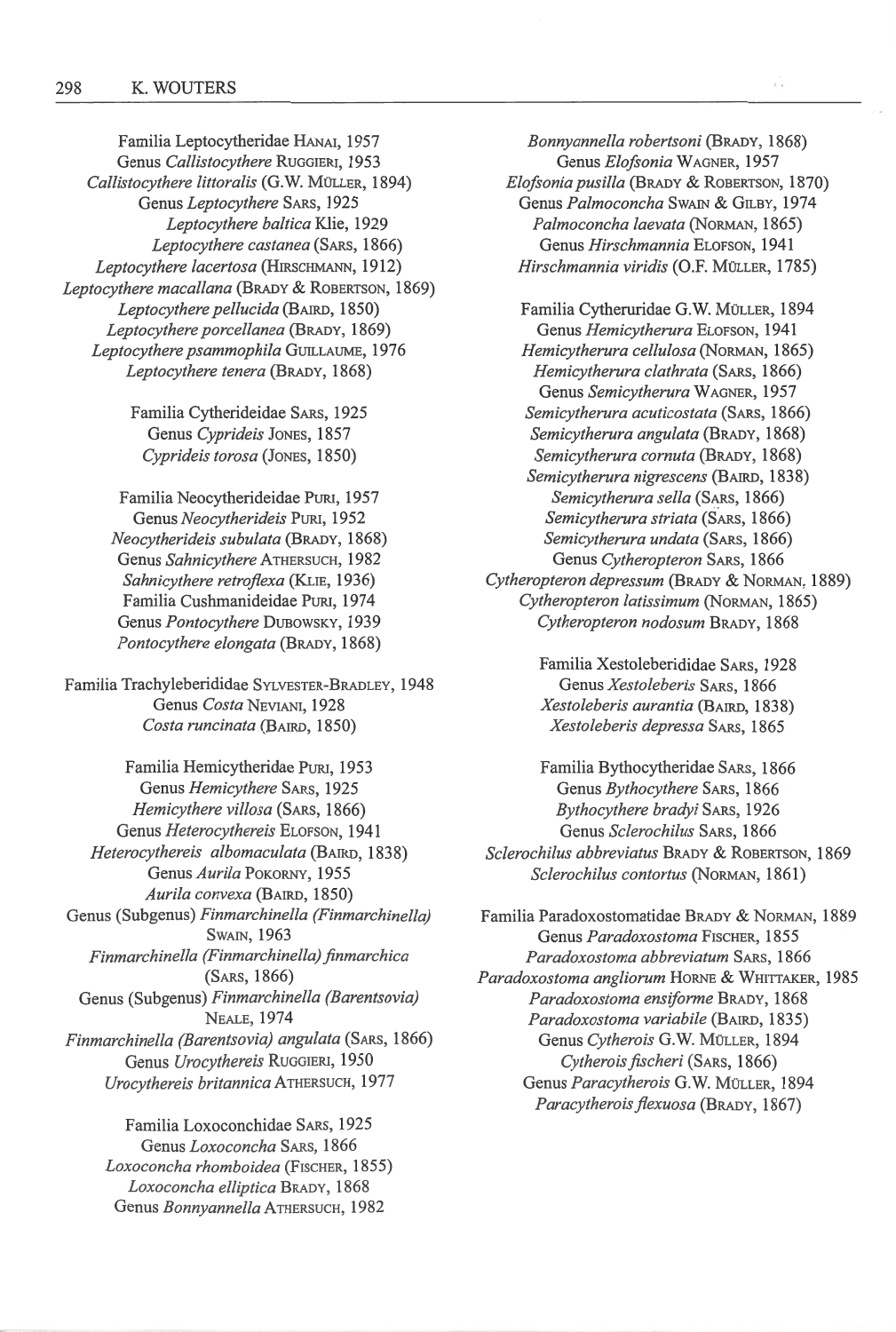#### **Comments**

#### 1. GENERAL

The present list is based on data from the literature and on specimens deposited in the collections of the Royal Belgian Institute of Natural Sciences in Brussels. With a few exceptions, all specimens are empty valves (or carapaces) collected from beach sands along the coast. This diminishes to some extent the value of this list, because information on the real occurrences of the species living in the Belgian part of the North Sea is lacking. It is felt, however, that in absence of an updated check-list of marine ostracods of Belgium, the present list deserves to be published, no matter how incomplete or preliminary it may be.

The check-list of marine ostracods of Belgium now contains 57 species (belonging to 33 genera). In a previous paper, WouTERS (1989) listed 72 species of nonmarine ostracods, bringing the total number of marine and freshwater ostracod species of Belgium to 129.

# 2. SPECIFIC

*Propontocypris trigonella* (SARS, 1866): BRADY & ROBERTSON, 1870.

*Aponesidea acanthigera* (BRADY, 1868) (new combination): in coll.

The species was described as *Bairdia acanthigera*  from southwestern England by BRADY (1868, p. 390). In the World Register of Marine Species (WoRMS) it is listed as *Neonesidea acanthigera* (BRADY). When compared with other species, such as *Aponesidea iliffei* MADDOCKS, 1986, the type species of the genus *Aponesidea* MADDOCKS, 1986, and with related species such as *Aponesidea ifatyensis* MADDOCKS, 1991 and Aponesidea sp. A and Aponesidea sp. B of JELLINEK 1993 it can be concluded that there are a number of similarities in the shape of the valves, the flattened ventral side and the marginal spines, less so, however, in the muscle scar pattern. Because of these overall similarities the species is assigned here to the genus *Aponesidea.* 

Cythere lutea O.F. MÜLLER, 1785: WOUTERS, 1975.

*Cytheromorpha fuscata* (BRADY, 1869): BRADY, 1869, type locality: River Scheidt, Antwerp (Belgium), see also BOOMER & HORNE, 1991; BRADY & ROBERTSON. 1870.

## *Microcytherura boulangei* RoME, 1956: in coil.

This species was found alive in the nature reserve "Het Zwin", a marine inlet in NW Belgium and SW Netherlands. Specimens with appendages were collected on the Dutch side, ca 45 m from the border between Belgium and the Netherlands. Because a part of the inlet is also on Belgian territory, the species is assumed to belong also to the Belgian fauna, although not yet sampled there. This is the first record of the species after the original description by RoME (1956), who collected this interstitial species in the *Arenicola-zone* of the Boulonnais (Pas-de-Calais, NW France). This is also the first record of the species for the Netherlands.

*Microcytherura fulva* (BRADY & ROBERTSON, 1874); in coli.

*Eucythere declivis* (NoRMAN, 1865): BRADY & ROBERTSON, 1870;WoUTERS, 1975.

*Eucythere prava* BRADY & ROBERTSON, 1869: in coil.

Callistocythere littoralis (G.W. MÜLLER, 1894): BRADY & RoBERTSON, 1870; WouTERs, 1975.

*Leptocythere baltica* KL1E, 1929: BRADY, 1869 (pars), see also HORNE & WHITTAKER, 1985a.

*Leptocythere castanea* (SARs, 1866): BRADY, 1869; BRADY & ROBERTSON; 1870, WOUTERS, 1975; in coll.

*Leptocythere lacertosa* (HIRSCHMANN, 1912): in coli.

Leptocythere macallana (BRADY & ROBERTSON, 1869): in coli.

*Leptocythere pellucida* (BAJRD, 1850): BRADY, 1869; BRADY & ROBERTSON, 1870; in coll.

*Leptocythere porcellanea* (BRADY, 1869): BRADY, 1869, type locality: River Scheidt, Antwerp (Belgium), see also HORNE & WHITTAKER, 1985b; BRADY & ROBERTSON, 1870; WOUTERS, 1975.

Leptocythere psammophila GUILLAUME, 1976: in coll.

*Leptocythere tenera* (BRADY, 1868): BRADY & RoBERTSON, 1870; in coli.

*Cyprideis torosa* (JoNES, 1850): BRADY, 1869; BRADY & RoBERTSON; 1870, WoUTERS, 1975; HErr, 1976 a,b; in coli.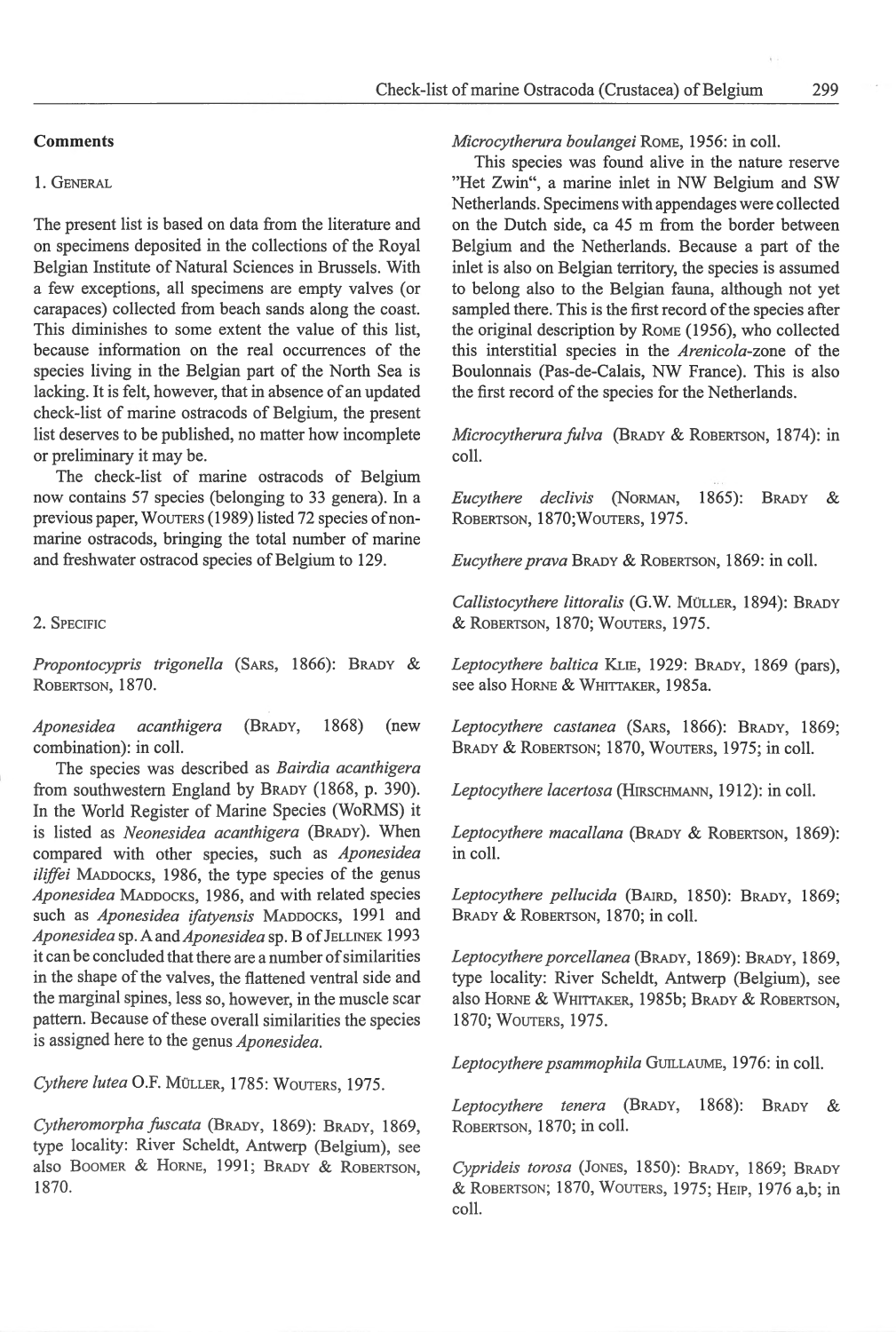*Neocytherideis subulata* (BRADY, 1868): BRADY, 1869; BRADY & ROBERTSON, 1870; in coll.

*Sahnicythere retroflexa* (KLIE, 1936): WOUTERS, 1975.

*Pontocythere elongata* (BRADY, 1868): BRADY & ROBERTSON, 1870; WOUTERS, 1975; in coll.

*Costa runcinata* (BAIRD, 1850): BRADY & RoBERTSON, 1870.

*Hemicythere villosa* (SARs, 1866): BRADY, 1869; BRADY & ROBERTSON; 1870, WOUTERS, 1975; in coiL

*Heterocythereis albomaculata* (BAIRD, 1838): in coiL

*Aurila convexa* (BArRD, 1850): BRADY & RoBERTSON, 1870; WOUTERS, 1975; in coll.

*Finmarchinella (Finmarchinella) finmarchica* (SARs, 1866): BRADY & RoBERTSON, 1870; in coil.

*Finmarchinella (Barentsovia) angulata* (SARs, 1866): in coiL

*Urocythereis britannica* ATHERSUCH, 1977: in coil.

*Loxoconcha rhomboidea* (FISCHER, 1855): BRADY & ROBERTSON, 1870; WOUTERS, 1975; in coll.

*Loxoconcha elliptica* BRADY, 1868: BRADY, 1869; BRADY & RoBERTSON, 1870; WouTERS, 1975, in coil.

*Bonnyannella robertsoni* (BRADY, 1868): in coiL

*Elofsonia pusil/a* (BRADY & ROBERTSON, 1870): BRADY & ROBERTSON, 1870.

*Palmoconcha laevata* (NoRMAN, 1865): BRADY & ROBERTSON, 1870; in coil.

*Hirschmannia viridis* (O.F. MuLLER, 1785): BRADY, 1869; BRADY & RoBERTSON, 1870; WouTERS, 1975, in coli.

*Hemicytherura cellulosa* (NoRMAN, 1865): BRADY, 1869; BRADY & ROBERTSON, 1870; WOUTERS, 1975.

*Hemicytherura clathrata* (SARS, 1866): in coli.

*Semicytherura acuticostata* (SARS, 1866): BRADY, 1869; WouTERS, 1975; in coli.

*Semicy therura angulata* (BRADY, 1868): BRADY & ROBERTSON: in coll.

I I

*Semicytherura cornuta* (BRADY, 1868): BRADY & ROBERTSON, 1870; in coll.

*Semicytherura nigrescens* (BAIRD, 1838): BRADY & ROBERTSON, 1870; in coiL

*Semicytherura sella* (SARs, 1866): BRADY, 1869; BRADY & RoBERTSON, 1870; WouTERS, 1975.

*Semicytherura striata* (SARS, 1866): BRADY & ROBERTSON, 1870; WOUTERS, 1975; in coll.

*Semicytherura undata* (SARs, 1866): BRADY & RoBERTSON, 1870.

*Cytheropteron depressum* (BRADY & NoRMAN, 1889)

*Cytheropteron latissimum* (NoRMAN, 1865): BRADY & RoBERTSON, 1870; in.colL

*Cytheropteron nodosum* BRADY, 1868: WouTERS, 1975.

*Xestoleberis aurantia* (BArRD, 1838): BRADY, 1869; BRADY & ROBERTSON, 1870; WOUTERS, 1975.

*Xestoleberis depressa* SARs, 1865: in coil.

*Bythocythere bradyi* SARs, 1926: in coiL

*Sclerochilus abbreviatus* BRADY & RoBERTSON, 1869: BRADY & ROBERTSON, 1870.

*Sclerochilus contortus* (NoRMAN, 1861): WouTERS, 1975.

*Paradoxostoma abbreviatum* SARS, 1866: BRADY & ROBERTSON, 1870.

*Paradoxostoma angliorum* HoRNE & WHITTAKER, 1985: in coll.

*Paradoxostoma ensiforme* BRADY, 1868: BRADY & ROBERTSON, 1870.

*Paradoxostoma variabile* (BAIRD, 1835): BRADY, 1869; BRADY & ROBERTSON, 1870.

*Cytherois fischeri* (SARS, 1866): BRADY & RoBERTSON, 1870; WOUTERS, 1975.